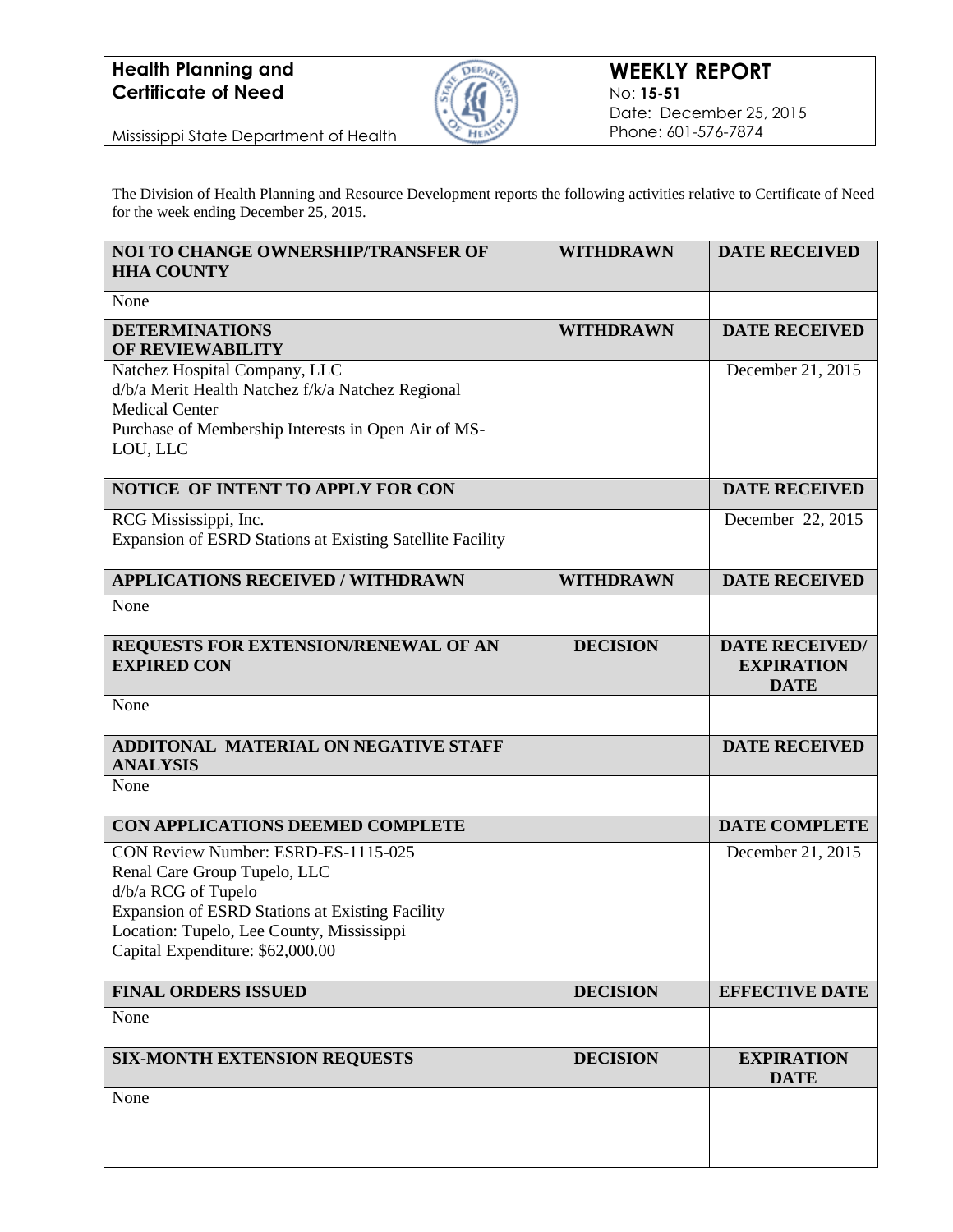

### **WEEKLY REPORT** No: **15-51** Date: December 25, 2015 Phone: 601-576-7874

Mississippi State Department of Health

| <b>HEARINGS DURING THE COURSE OF REVIEW</b>                                                                                           | <b>REQUESTED</b>       | <b>DATE</b><br><b>SCHEDULED</b> |
|---------------------------------------------------------------------------------------------------------------------------------------|------------------------|---------------------------------|
| <b>CON Review Number: HG-RC-0515-008</b><br>St. Dominic - Jackson Memorial Hospital                                                   |                        |                                 |
| Renovation and Expansion of Emergency Department<br>Capital Expenditure: \$40,071,029<br>Location: Jackson, Hinds County, Mississippi |                        |                                 |
| Requestor: Jackson HMA LLC, d/b/a Merit Health                                                                                        | August 27, 2015        | To Be Scheduled                 |
| Central                                                                                                                               |                        |                                 |
| <b>CON Review Number: ASC-NIS-0614-008</b>                                                                                            |                        |                                 |
| <b>Madison Physician Surgery Center</b><br>Establishment of a Multi-Specialty Ambulatory Surgery                                      |                        |                                 |
| Center                                                                                                                                |                        |                                 |
| Capital Expenditure: \$1,869,414.00                                                                                                   |                        |                                 |
| Location: Madison, Madison County, Mississippi                                                                                        |                        |                                 |
| Requestor(s): Madison Physician Surgery Center                                                                                        | September 10, 2014     | To Be Scheduled                 |
|                                                                                                                                       |                        |                                 |
| <b>CON Review: HG-RLS-1210-039</b><br>Patients' Choice Medical Center, Raleigh                                                        |                        |                                 |
| Lease/Relocation of 10 Chemical Dependency Beds &                                                                                     |                        |                                 |
| Offering of Adult Chemical Dependency Services                                                                                        |                        |                                 |
| Capital Expenditure: \$58,400                                                                                                         |                        |                                 |
| Requestor: Alliance Health Center, Meridian                                                                                           | March 16, 2011         | To Be Scheduled                 |
| CON Review: FSF-NIS-0610-025                                                                                                          |                        |                                 |
| Gumtree Imaging, LLC Tupelo                                                                                                           |                        |                                 |
| Acquisition/Establishment and Offering of MRI Services<br>Capital Expenditure: \$1,090,000                                            |                        |                                 |
|                                                                                                                                       |                        |                                 |
| Requestor: The Imaging Center at Gloster Creek Village                                                                                | <b>August 26, 2010</b> | To Be Scheduled                 |
| CON Review: ESRD-NIS-0908-031                                                                                                         |                        |                                 |
| Fresenius Medical Care-Calhoun City                                                                                                   |                        |                                 |
| Establish/Const of a 6-Station ESRD Facility in<br><b>Calhoun County</b>                                                              |                        |                                 |
| Capital Expenditure: \$462,471                                                                                                        |                        |                                 |
|                                                                                                                                       |                        |                                 |
| Requestor: Fresenius Medical Care                                                                                                     | March 9, 2010          | To Be Scheduled                 |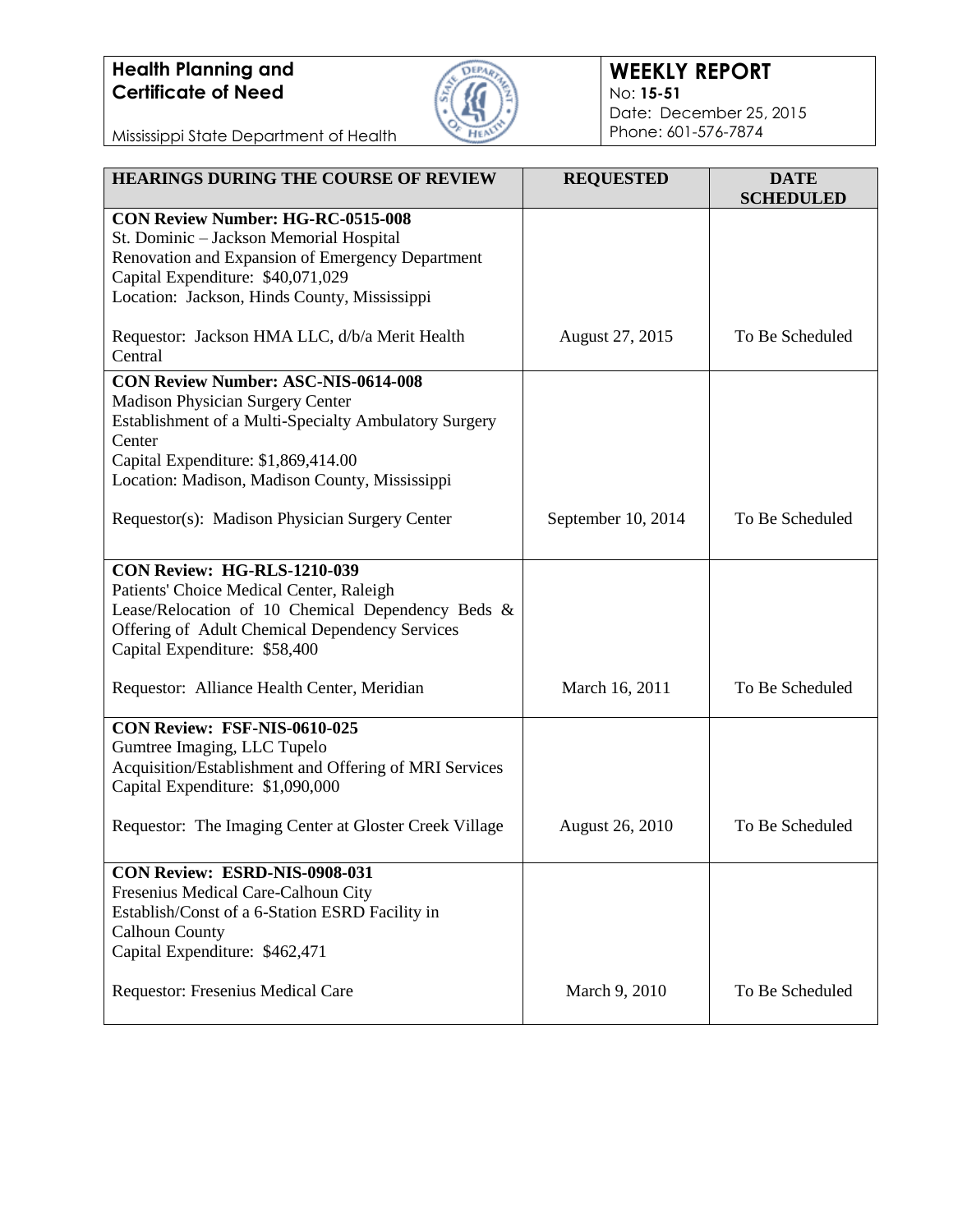

### **WEEKLY REPORT** No: **15-51** Date: December 25, 2015 Phone: 601-576-7874

Mississippi State Department of Health

| CON Review: ESRD-NIS-0908:035                         |                  |                  |
|-------------------------------------------------------|------------------|------------------|
| Fresenius Medical Care-Water Valley                   |                  |                  |
| Establish/Const. of a 6-Station ESRD facility in      |                  |                  |
| Yalobusha County                                      |                  |                  |
| Capital Expenditure: \$462,471                        |                  |                  |
| Requestor: Fresenius Medical Care                     | March 9, 2010    | To Be Scheduled  |
| CON Review: FSF-NIS-0808-024                          |                  |                  |
| Advanced Medical Imaging of Greenville, LLC           |                  |                  |
| Provision of MRI Services in Washington County        |                  |                  |
| Capital Expenditure: \$0                              |                  |                  |
| Requestor: Delta Regional Medical Center              | December 3, 2008 | To Be Scheduled  |
| <b>CON Review: FSF-NIS-0807-018</b>                   |                  |                  |
| Desoto Imaging and Diagnostics, LLC                   |                  |                  |
| <b>Establishment of Mobile PET Services</b>           |                  |                  |
| Capital Expenditure: \$0                              |                  |                  |
| Requestor: Baptist Memorial Hospital - DeSoto         | December 3, 2007 | To Be Scheduled  |
|                                                       |                  |                  |
| CON Review: HG-NIS-1206-038                           |                  |                  |
| Laird Hospital, Inc.                                  |                  |                  |
| Offering of MRI Services at Rush Medical Clinic,      |                  |                  |
| Philadelphia                                          |                  |                  |
| Capital Expenditure: \$14,500                         |                  |                  |
| Requestors: Neshoba County General Hospital & InSight |                  | To Be Scheduled  |
| <b>Health Corporation</b>                             | May 2, 2007      |                  |
| CON Review: FSF-NIS-1006-031                          |                  |                  |
| Starkville Orthopedic Clinic, Starkville              |                  |                  |
| Acquisition of MRI Equipment and Offering of Open     |                  |                  |
| <b>Orthopedic MRI Services</b>                        |                  |                  |
| Capital Expenditure: \$802,060                        |                  |                  |
| Requestor: Oktibbeha County Hospital                  | January 16, 2007 | To Be Scheduled  |
| OTHER HEARINGS DURING THE COURSE OF                   | <b>REQUESTED</b> | <b>DATE</b>      |
| <b>REVIEW</b>                                         |                  | <b>SCHEDULED</b> |
| None                                                  |                  |                  |
|                                                       |                  |                  |
|                                                       |                  |                  |
|                                                       |                  |                  |
|                                                       |                  |                  |
|                                                       |                  |                  |
|                                                       |                  |                  |
|                                                       |                  |                  |